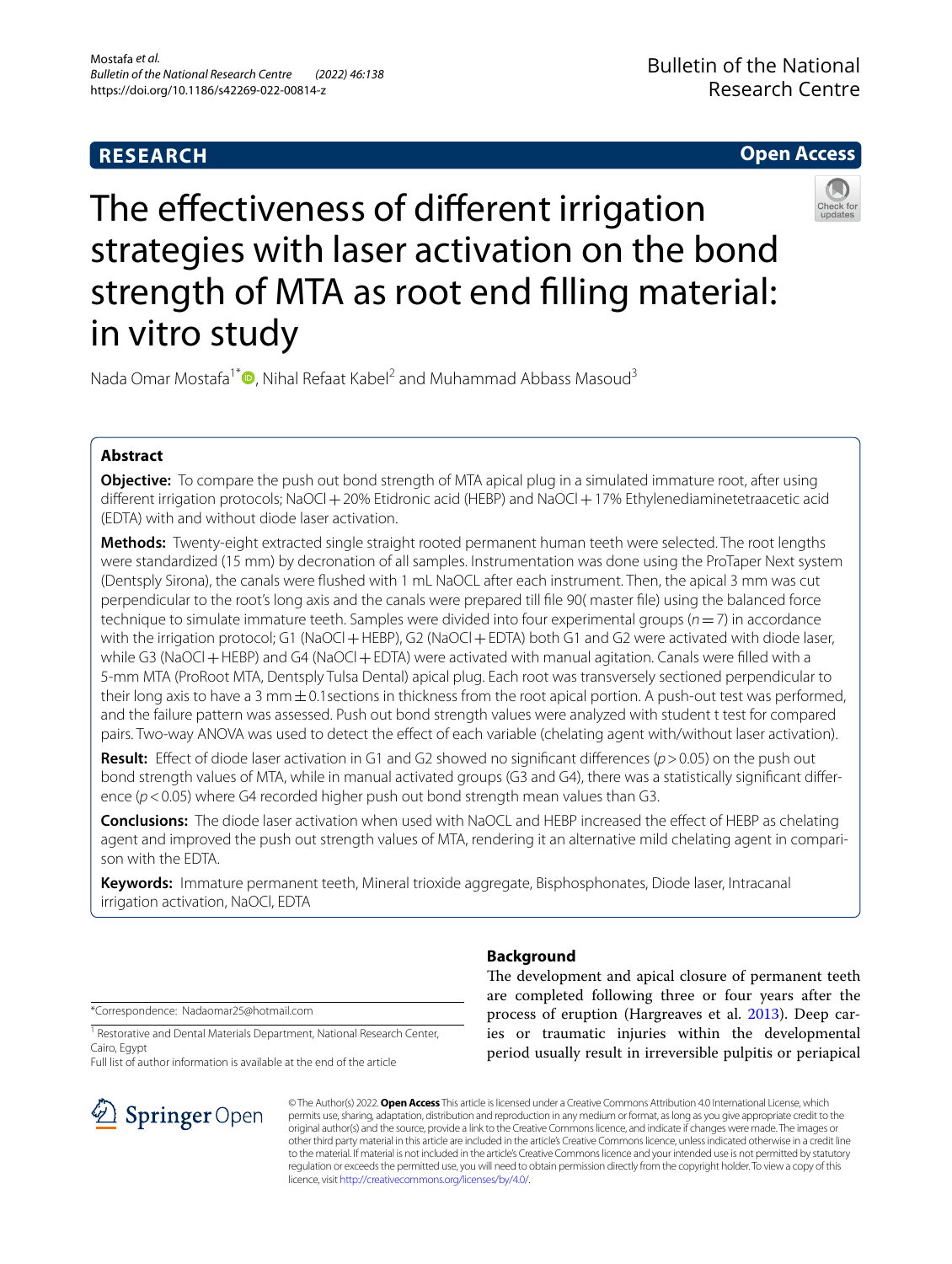periodontitis or even necrotic pulp (Hargreaves et al. [2013](#page-5-0)). Risks accompanied to traditional root canal treatment to undeveloped permanent teeth may occur. It can be due to fractures of thin dentinal walls or inadequate apical seal as apices are widely opened (Kalaskar and Kalaskar [2013](#page-5-1); Shabahang [2013](#page-5-2)). Apexifcation is used for immature teeth with necrotic pulp, where the induction of apical calcifed barrier by using certain materials to avoid the extrusion of root canal flling to the periapical area (Apexifcation [2005\)](#page-5-3).

Therefore, adequately done root canal debridement supports and stimulates the reparative processes in apical periodontal tissues. Endodontic treatment is based on proper biomechanical preparation (Hargreaves et al. [2013](#page-5-0)). Furthermore, to the apical hermetic sealing, a biologic material that could prevent overflling should be used (Kalaskar and Kalaskar [2013;](#page-5-1) Shabahang [2013](#page-5-2)). A biocompatible material is required to be used. Also, with adhesive and physio-chemical stability to accomplish obturation (Apexifcation [2005](#page-5-3); Sa-maria et al. [2019](#page-5-4)). Mineral trioxide aggregate (MTA) material accomplishes many of required characteristics (Sa-maria et al. [2019](#page-5-4)).

MTA is a calcium silicate material incorporated Portland cement with bismuth oxide as radio-opaquer (Coomaraswamy et al. [2007](#page-5-5)). MTA increased patient compliance, minimizing the number of treatment visits, improved rate of healing (Songtrakul et al. [2020](#page-5-6)) and decreasing the risk of subsequent fracture. This may be referred to advantage features including biocompatibility, dimensional stability, high alkaline pH rendering it bacteriostatic, and its ability of hard tissue formation which aids in induction of apical barrier in necrotic immature teeth (Erdem and Sepet [2008;](#page-5-7) Torabinejad et al. [2018\)](#page-5-8).

Proper conditioning and debridement of root canal walls is crucial step that facilities the removal of bacteria, debris, necrotic tissue and allow proper adaptation and bond of MTA.

Smear layer existence has a role in the difusion of bacteria, molecules and ions into the flling material interface and root canal walls as it shelters and nutritive to it. It is considered as a barrier between the flling material and canal walls, obliterating dentinal tubules thus, preventing the penetration of disinfecting agents. (Cobankara et al. [2011](#page-5-9); Lui et al. [2007\)](#page-5-10).

Proper mechanical bonding between root end flling materials and root canal walls is achieved across the penetration of the cements to the root canal substrate to result in mechanical interlocking. Obtaining proper adhesive bond, the root canal walls must be thoroughly disinfected, through the elimination of the smear layer, and creation of a rough surface (Asnaashari and Safavi [2013](#page-5-11)).

The gold standard irrigation protocol assigns the association of sodium hypochlorite (NaOCl) and ethylenediaminetetraacetic acid (EDTA) in association with dynamic agitation/activation of the irrigating solutions to enhance a 3D cleaning of the complex canals' anatomy. (Van der Sluis et al. [2007a\)](#page-5-12).

Nevertheless, using EDTA during root canal disinfection has several pitfalls. The integrated implementation of NaOCl and EDTA reported a reduction in the volume of free chlorine in the mixture that is important for the antibacterial action and dissolving abilities of the NaOCl (Grawehr et al. [2003](#page-5-13)). Moreover, it was revealed that the high surface tension of EDTA decreased its wetting capacity at the apical thirds of the root canals, thus limiting smear layer removal (Zivanovic et al. [2019](#page-5-14)). Other possible causes for the limited decalcifcation efect of EDTA are the reduced non-collagenous organic matrix in the apical third of root canals, as the chelation process includes withdrawal of the water-soluble phosphoproteins, non-collagenous proteins, beside the calcium removal. (Yilmaz et al. [2011](#page-5-15)).

Etidronic acid or etidronate or 1-hydroxyethylidene-1, 1-bisphosphonate (HEBP) is a suggested substitute chelating agent to EDTA, which is commonly used in a concentration of 20%. In the pharmaceutical industry, it is used as an osteoporotic agent, while in the metal industry, it is used as an anticorrosive agent and in the soap industry to prevent oxidation and rancidifcation of fatty acids. (Yadav et al. [2015](#page-5-16)).

In consideration of increasing the irrigants efectiveness and safety delivery to the peripheral portion of the RC, activation of the endodontic irrigants turned to be very essential. It can be performed using ultrasonic, laser and even manual agitation. (Van der Sluis et al. [2007b\)](#page-5-12).

Laser application in endodontics, like carbon dioxide  $(CO_2)$  lasers and Neodymium: Yttrium–Aluminum-Garnet (Nd:YAG), had proved their ability in disinfecting and cleaning the root canal and lateral dentinal tubules (Kimura et al.  $2000$ ). The diode laser has acquired expanding signifcance due to its density, low cost, and efficiency. The diode laser is advocated for root canal treatment due to its wavelength is within the infrared range. Also, its intracanal tips are thin and fexible fbers are easily used inside the canal. Previous studies illustrated the bactericidal efect of 810-nm wavelength, and 980-nm wavelength diode lasers (Moritz et al. [1997;](#page-5-18) Gutknecht et al. [2004](#page-5-19)).

The design of the current study is comparing the push out bond strength of MTA apical plug in a simulated immature root, after alternating use of 20% bisphosphonates (HEBP) and17% EDTA in combination with 5.25% NaOCl with and without diode laser activation.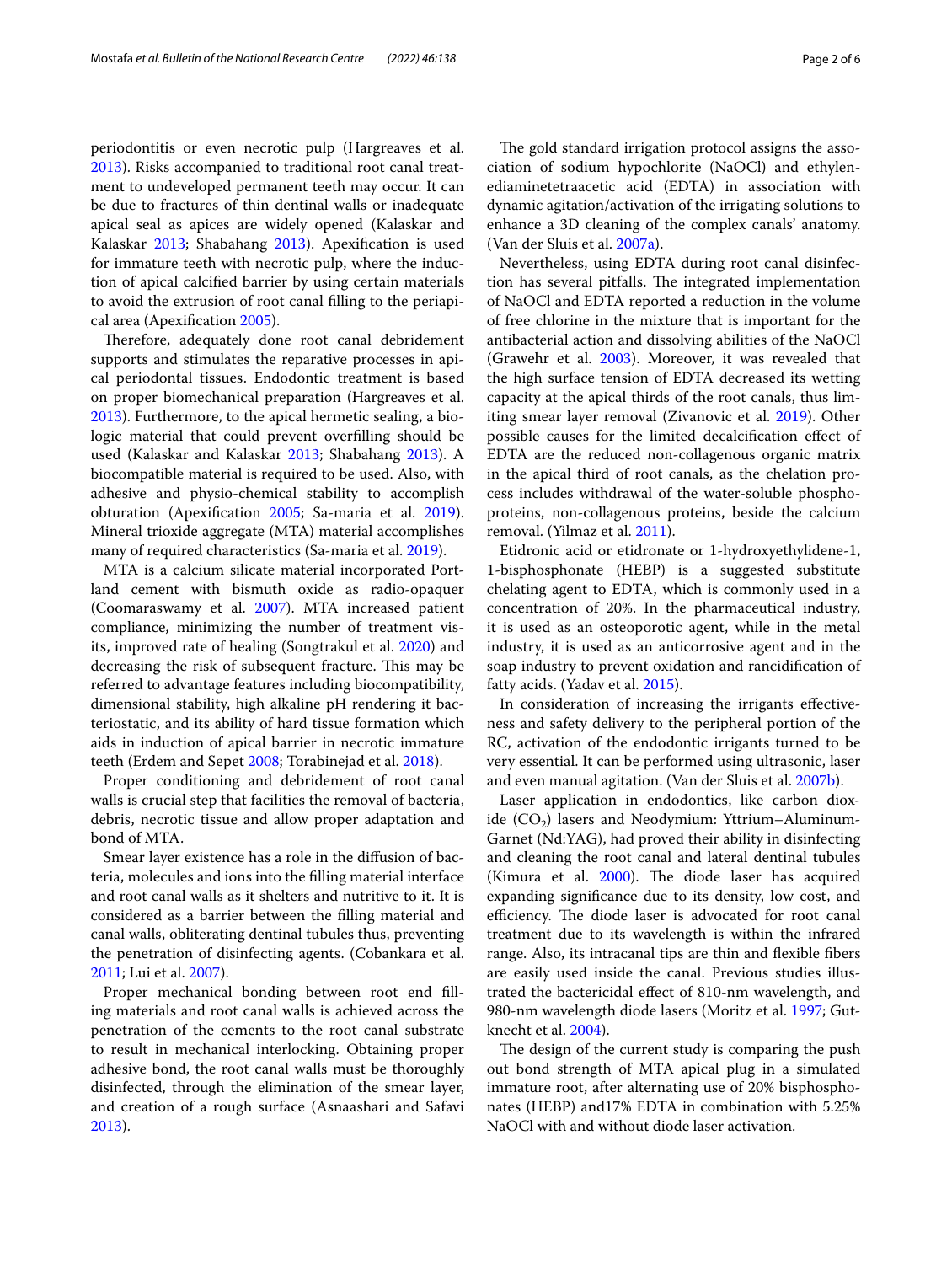### Mostafa *et al. Bulletin of the National Research Centre (2022) 46:138* Page 3 of 6

## **Methods**

## **Sample collection & preparation**

A total of 28 freshly extracted human single straight rooted permanent teeth were stored from the surgery clinic at the National Research Centre, Egypt.

## **Inclusion and exclusion criteria**

Teeth were examined under magnification  $\times$  10 to exclude teeth with caries, cracks and fractures. They were also radiographed buccolingual and mesiodistal to exclude those with any resorptive defects. Teeth were washed under running water and scaled to remove any calcified tissues. They were then immersed for 10 min in 5.25% NaOCl to dissolve any tissues on the root interfaces and then immersed in distilled water till time of use.

### **Preparation of specimens**

A sectioning disk was mounted on a low-speed handpiece, and the coronal segments of all samples were sectioned, to standardize the tooth length at 15 mm.

Instrumentation was done using the ProTaper Next system (fles X1-X3) (Dentsply Sirona). Using a 27 gauge needle, the root canals were fushed with 2 mL 5.25% NaOCL solution, followed by 2 ml of distilled water.

### **Root‑end resection samples and root‑end flling**

A sectioning disk was employed to remove 3 mm from the apical end of the root in a right-angle direction. The apical portion of all samples was enlarged with K-fles till size 90 using balanced force technique.

The prepared samples were randomly divided into four (*n*=7/group) experimental groups in accordance to the irrigation protocol. Four groups were formed as follows:

Group 1 (G1), irrigation using 5 ml 5.25% NaOCl followed by 5 ml HEBP activated with the diode laser (wavelength: 980 nm) with 2.0 W output power in continuous mode (Doctor Smile, Italy). The optical fiber (200  $\mu$ m) was positioned 1 mm short of the length of the root canals. The irradiation was sustained three times with ten seconds interval.

Group 2 (G2), the root canals were irrigated in the same way like group 1, but using 5 ml 17% EDTA. The irradiation was repeated three times with 10 s interval.

Group 3 (G3), irrigation using 5 ml 5.25% NaOCl followed by 5 ml HEBP activated with manual agitation for 5 min.

Slight dryness of the root canals was done using paper points. A 5-mm apical plug was prepared as stated to the respective of manufacturer's recommendations using white MTA (ProRoot MTA, Dentsply Tulsa Dental). It was incrementally placed in orthograde direction.

## **Push‑out test procedure**

tation for 5 min.

A transverse section for each specimen at a right angle direction of the roots long axis using a water-cooled precision disc to have a 3 mm $\pm$ 0.1 sections out the root apical third. Specimens were measured using digital caliper (Pachymeter, Electronic Digital Instruments, China). Each section was labeled and photographed by a stereomicroscope -magnifcation of 65x (SZ-PT; Olympus, Tokyo, Japan) from coronal and apical planes. Calibration was done in this study by comparing a ruler of a known length, using the "Set Scale" tool obtained by Image J analysis software (NIH, Bethesda, MD). The cement diameter was measured, and accordingly, the radius was calculated.

Custom-made loading fxture was used to mount the samples, then samples were exposed to a crosshead speed of 1 mm/min compressive load through a computer controlled materials testing machine (Model 3345; Instron Industrial Products, Norwood, MA, USA).

A plunger of 0.75 mm diameter was used to apply the load on tested cement flling samples, where the tip was positioned touching the flling only, away from the circumferential dentin, from the narrow dimension of the specimens to push the flling toward the wider coronal direction, therefore, preventing any constraint of the cement displacement. This guarantees that the dentin was adequately supported in the loading course.

The maximum load failure was calculated in MPa. The bond strength was calculated as the maximum load divided by the computed surface area by the following formula (Nagas et al. [2007](#page-5-20))

$$
\left[A = \left(3.14 * H * \left(r^1 + r^2\right)\right)\right],
$$

 $r^1$  = apical radius,  $r^2$  = coronal one, *H* = sample thickness in millimeters.

Failure was demonstrated through the displacement of cement, confrmed alongside the sudden decrease the load–defection curve, that was recorded by Blue-hill computer software. The push-out bond strength was calculated for each specimen.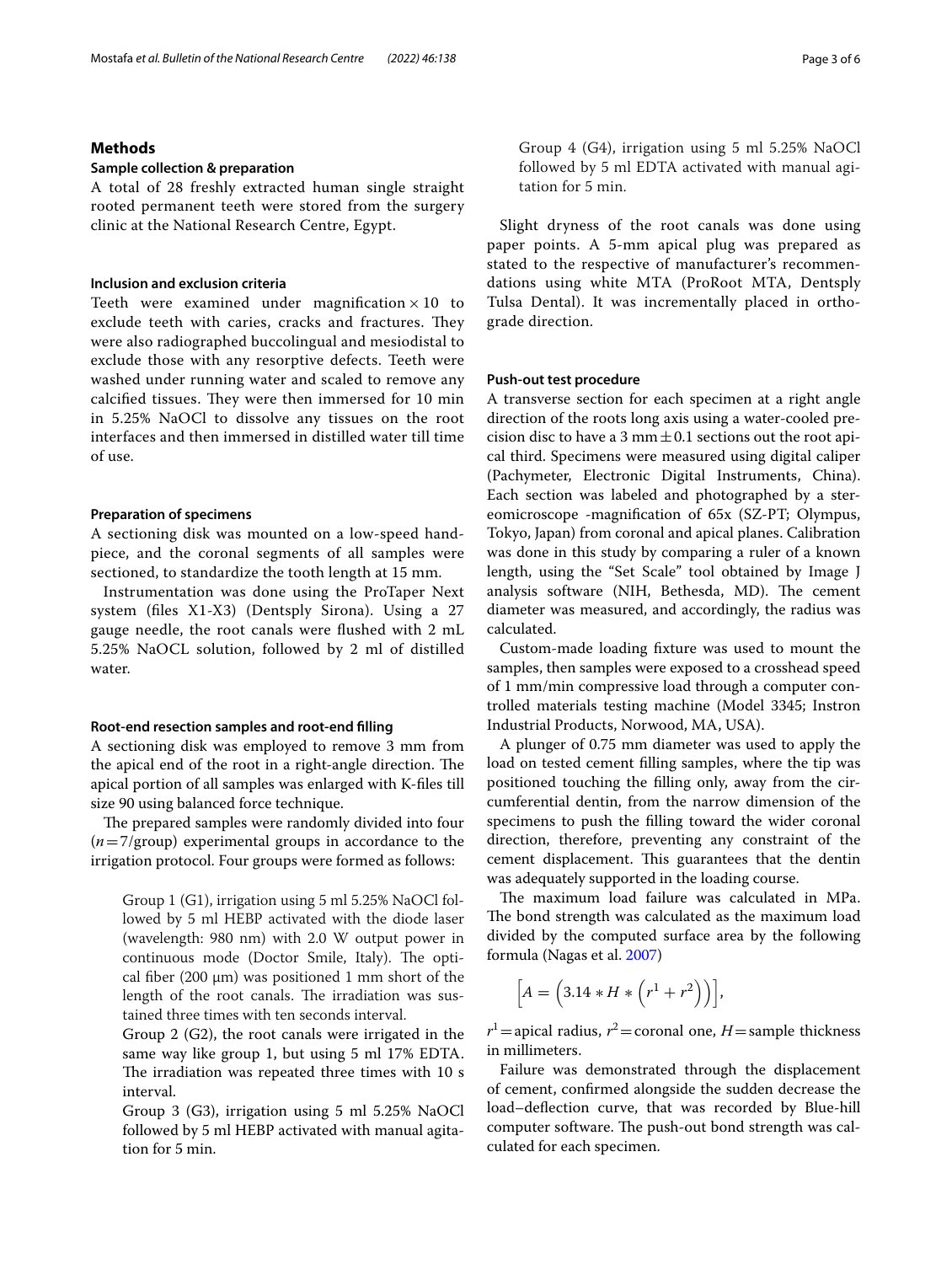## **Results**

The results were analyzed using Graph Pad Instat software (Graph Pad, Inc.). The  $P < 0.05$  value was reviewed statistically significant. Continuous variables were revealed as standard deviation and the mean values. Student t test was used for compared pairs after similarity of variance and normal dispensation of errors had been settled. Two-way ANOVA was used to distinguish the effect of every variable (chelating agent -laser activation). Sample size  $(n=7)$  was enough to detect large consequence sizes for the outcomes and pair-wise comparisons, with the adequate level of power set at 80% and a 95% confidence level.

## **Push out bond strength**

The standard deviation and mean values of Push out bond strength (MPa) as function of chelating agent group and laser activation are summarized in Table [1](#page-3-0) and graphically drawn in Fig. [1.](#page-3-1)

For HEBP chelating agent group, it was proved that G1 (laser activated) recorded higher push out bond strength mean values than G3 (manual agitation). This was statistically non-significant ( $p > 0.05$ ) as revealed by paired t test—Table [1](#page-3-0) and Fig. [1](#page-3-1)

For EDTA chelating agent group, it was demonstrated that G2 (laser activated) group recorded higher push out bond strength mean values than G4 (manual agitation). This was statistically significant  $(p < 0.05)$  as demonstrated by paired t test—Table [1](#page-3-0) and Fig. [1](#page-3-1)

Either without or with laser activation; it was found that EDTA chelating agent group recorded higher push out bond strength mean values than HEBP chelating agent group mean value, that was statistically significant  $(p<0.05)$  in manual agitation groups while non-significant  $(p > 0.05)$  in laser activated groups as verified by unpaired t test—Table [1](#page-3-0) and Fig. [1](#page-3-1)



## <span id="page-3-1"></span>**Total efect of chelating agent type on push out bond strength**

Regardless to laser activation, totally, it was found that EDTA chelating agent groups recorded higher push out bond strength mean values than HEBP chelating groups mean value. This was statistically significant  $(p<0.05)$  as demonstrated by two-way ANOVA—Table [1](#page-3-0) and Fig. [1](#page-3-1)

### **Total impact of laser activation on push out bond strength**

Irrespective to chelating agent type, totally, it was found that the push out bond strength in the groups after laser activation recorded higher mean value than the manual agitation, but it was non-significant  $(p > 0.05)$  as demonstrated by two-way ANOVA,—Table [1](#page-3-0) and Fig. [1](#page-3-1)

## **Discussion**

Successful outcome of MTA apexifcation has been reported in necrotic immature permanent teeth (Holden et al. [2008](#page-5-21); Wakiaa et al. [2013\)](#page-5-22). The core of this treatment technique lies in the convenient debridement of the root canal system of immature teeth, along with placement of an apical plug by a cement that is compliant to the healing of apical tissue and its regeneration (Matt et al. [2004](#page-5-23); Steinig et al. [2003\)](#page-5-24). The MTA sealing ability of may

<span id="page-3-0"></span>**Table 1** Push out bond strength results (Mean values $\pm$  SDs) as function of chelating agent group type and laser activation

| Variable        |             | <b>Laser activation</b> |        |       |                   |        |         | <b>Statistics</b> |
|-----------------|-------------|-------------------------|--------|-------|-------------------|--------|---------|-------------------|
|                 |             | Without                 |        |       | With              |        | P value |                   |
|                 |             | Mean $\pm$ SD           | 95% CI |       | Mean $\pm$ SD     | 95% CI |         |                   |
|                 |             |                         | Low    | High  |                   | Low    | High    |                   |
| Chelating agent | <b>HEBP</b> | $5.203 \pm 0.456$       | 4.781  | 5.625 | $6.155 \pm 1.771$ | 4.517  | 7.792   | 0.1312 ns         |
|                 | <b>EDTA</b> | $6.429 \pm 0.002$       | 6.427  | 6.430 | $6.932 \pm 0.429$ | 6.635  | 7.327   | $0.021*$          |
| Statistics      | $P$ value   | $0.0004*$               |        |       | 0.2809 ns         |        |         |                   |

ns: non-signifcant (*p*>0.05)

 $*$  Significant ( $p < 0.05$ )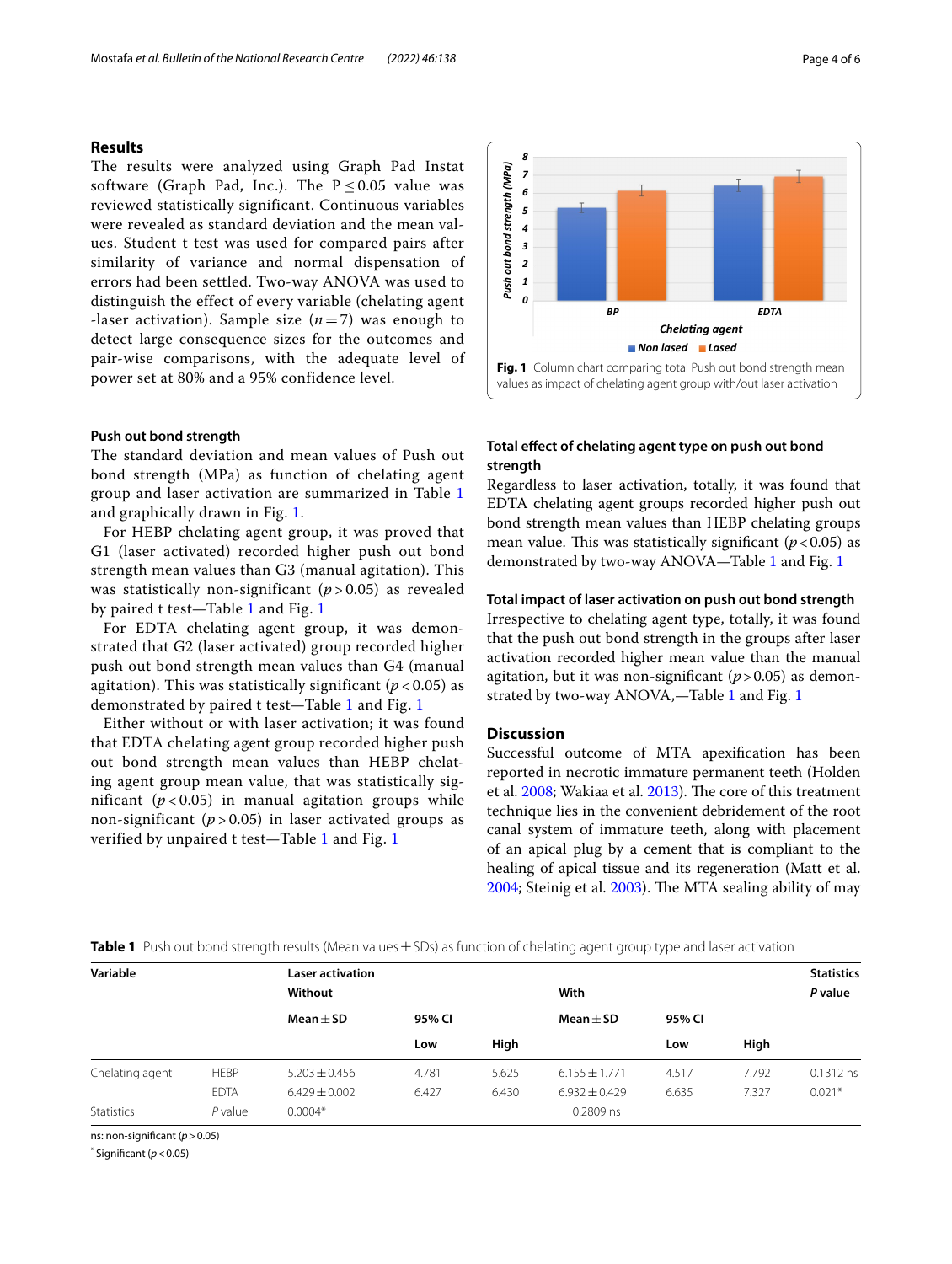emerge from physicochemical reactions between dentin surface and MTA (Sarkar et al. [2005](#page-5-25)).

On the other hand, it has been revealed that the physical properties of endodontic cements change after using intracanal irrigants (Elnaghy [2014\)](#page-5-26). Also, the smear layer removal causes an improved adaptability and closer contact of root canal flling materials, which contributes to the disinfection of root canal space. (Violich and Chandler [2010\)](#page-5-27).

The current study showed that the effect of diode laser activation had no signifcant diference in the push out bond strength values on NaOCl+EDTA and NaOCl + HEBP groups.

The same results were shown within the groups of HEBP with laser activation and manual agitation, and there is no signifcant diference between the two groups. Alternatively, the  $NaOCL+EDTA$  laser activated group recorded higher bond strength values than the manual agitated  $NaOCL + EDTA$  group. Generally, the combination of NaOCl+EDTA showed higher bond strength followed by the  $NaOCl + HEBP$  group, the possible explanation may refer to the adequate removal of smear layer.

The elimination of the smear layer allows a better adaptation and penetration of MTA through the dentinal tubules which improves its bond to dentin surface, as well as an enhanced seal. (Eldeniz et al. [2005;](#page-5-28) Behrend et al. [1996\)](#page-5-29).

Also, it is likely that the depth of demineralized zone, created by the  $NaOCl + EDTA$  either with laser activation or manual agitation, was deeper than the one created with the NaOCl+HEBP group. Previous studies illustrated that EDTA resulted in 2-4 μm demineralized dentin zone deep (García-Godoy et al. [2005](#page-5-30)). While the HEBP being a softer chelating agent, creates a less demineralized dentin zone, which explains the lower push out strength values of that group.

However, the activation of irrigants by laser was applied aiming in smear layer eradication with the cavita-tion process (George et al. [2008;](#page-5-31) Moor et al. [2010](#page-5-32)). The emergence of bubbles collapse and their vapor, acoustic streaming, and cavitation action, all results in irrigant activation. (Tomita and Shima  $1986$ ) This is affected by the laser wavelength and its absorption by the irrigants. Wavelengths ranging from 940—2940 nm were advocated to be efectively actuate intra canal irrigants (Hmud et al. [2010](#page-5-34); Marissen et al. [2007](#page-5-35)). In the current study, 980 nm diode laser was used with  $NaOCl + EDTA$ , and NaOCl+HEBP for 30 s. of laser agitation. According to the present study, both chelating agents had no signifcant diferences in the bond strength of MTA, this indicates that the laser activation increased the effectiveness of HEBP. The values of bond strength are indirectly

convenient in recognizing the efect of many irrigation protocols on altering the mineral content of dentin (Garcia-Godoy et al. [2005](#page-5-36)). Insignifcant diference in bond strength of MTA when the NaOCl+EDTA and NaOCl+HEBP were laser activated may refer to the exposure time which was 30 s. Also, it may be attributed to the laser activation mode, using continuous activation mode for 10 s that was repeated on three-time intervals for each tested irrigation protocols chelating. Hence, it can be considered as an advantage as the use of HEBP as a softer chelating agent with less erosive efect on dentine walls compared to EDTA. (Kandaswamy et al. [2011](#page-5-37)).

## **Conclusions**

In conclusion, with the limitations of this study, both chelating agents, especially the diode laser NaOCL+HEBP group, showed satisfactory push out bond strength results with the MTA. The activation of NaOCl+HEBP could be a good protocol to enhance the success rate of root canal treatment and reduce the deleterious impact of EDTA on root canal dentine. Other activation protocols or periods of application of HEBP may be further investigated.

#### **Abbreviations**

HEBP: Etidronic acid; NaOCl: Sodium hypochlorite; EDTA: Ethylenediaminetetraacetic acid; MTA: Mineral trioxide aggregate; CO<sub>2</sub>laser: Carbon dioxide laser; NdYAG laser: Neodymium: Yttrium–Aluminum-Garnet laser; G: Group.

#### **Acknowledgements**

Not applicable.

#### **Author contributions**

NO and NK planned the work and did the practical part. MA did the tests and the statistics. NO,NK, and MA contributed in writing the paper. All authors read and approved the fnal manuscript.

#### **Funding**

## Not applied.

**Availability of data and materials**

Please contact authors for any details requested.

### **Declarations**

**Ethics approval and consent to participate** Not applicable.

#### **Consent for publication**

Not applicable.

#### **Competing interests**

The authors declare that they have no competing interests.

#### **Author details**

<sup>1</sup> Restorative and Dental Materials Department, National Research Center, Cairo, Egypt. <sup>2</sup> Misr University for Science and Technology, Cairo, Egypt. <sup>3</sup> Faculty of Oral and Dental Medicine, Misr University for Science and Technology, Cairo, Egypt.